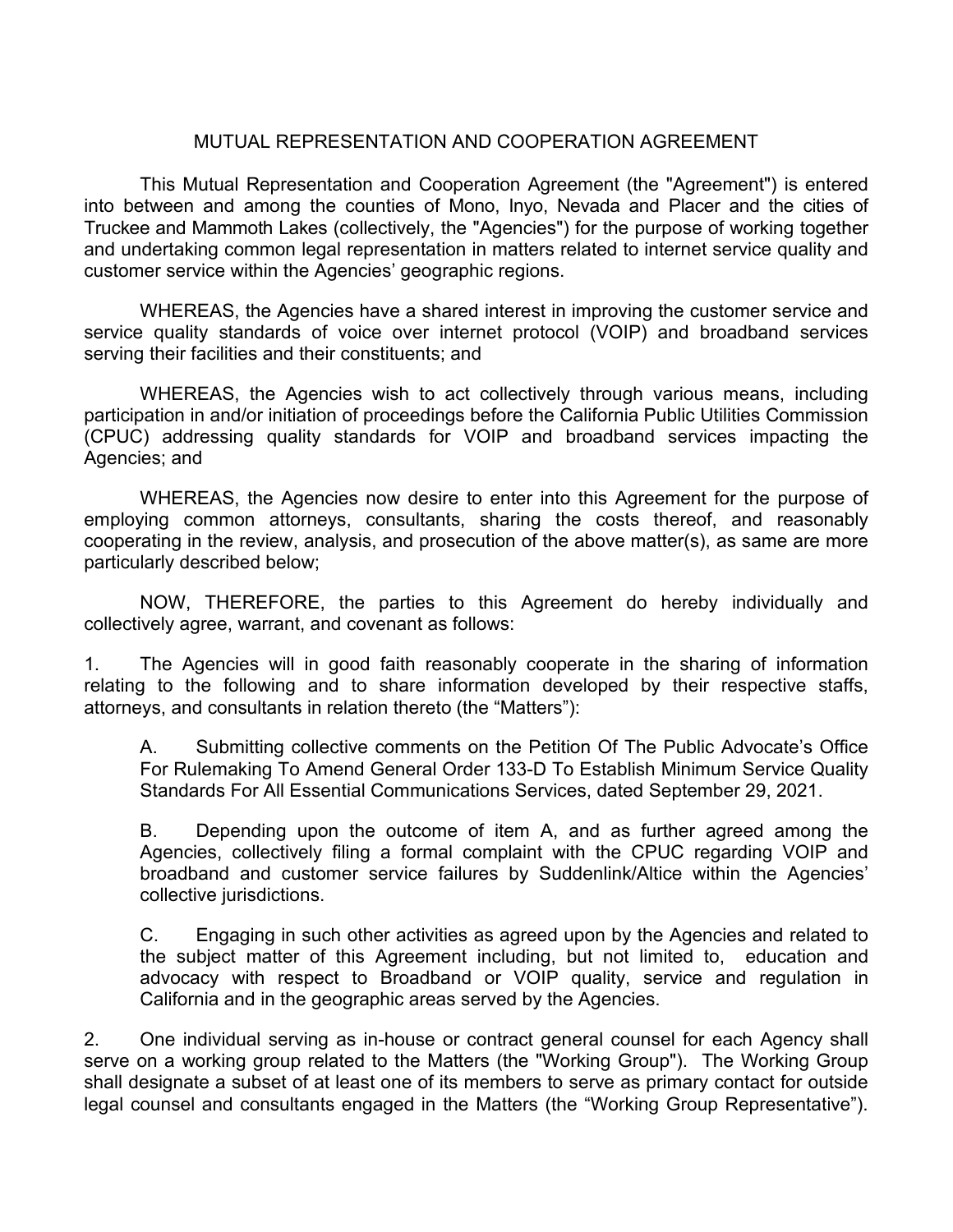The Working Group shall meet from time-to-time to discuss the Matters, provide direction to the Working Group Representatives, receive reports, and ultimately form a collective recommendation for action to the governing bodies of each of the Agencies. Although the Working Group shall attempt to make all decisions in a collegial and consensus manner, any disputes within the Working Group shall be resolved based upon a vote of the members thereof weighted by the Cost Sharing Percentages defined in Paragraph 4 below. The Working Group recommendation shall be provided to the governing body of each of the Agencies by the representative designated by that Agency to serve on the Working Group; provided however, that nothing herein shall prevent or impede the ability of any representative of the Working Group, or any subgroup thereof, to provide a separate recommendation to the governing body of the Agency for which that representative(s) is employed recommending findings or courses of action independent of that provided in the Working Group.

3. The Working Group shall constitute the negotiating team which is hereby authorized on behalf of the Agencies, and each of the Agencies, to meet and confer with any party in relation to any matter which needs to be discussed or negotiated in relation to the Matters. To the extent that all members of the Working Group cannot or do not attend all negotiating sessions, those members of the Working Group attending said sessions shall utilize reasonable efforts to communicate the content and results of those meetings to the remaining members of the Working Group as soon as is reasonably possible.

4. All staff costs relating to the Working Group, vis-a-vis the Agencies, shall be borne by each of the Agencies for which the individual(s) is (are) employed. Nothing herein shall preclude, impede, or limit the ability of the Agencies, or any one thereof, to assess those costs to any other person/entity as may be appropriate. The out-of-pocket actual costs of outside attorneys, consultants, experts, and other personnel retained by the Agencies to act collectively on behalf thereof shall be borne by the Agencies in relation to the following proportion and percentages (the "Cost Sharing Formula"), including expenses of outside counsel, as described in paragraph 6, incurred prior to entry into this Agreement, unless otherwise agreed in writing:

| Agency                 | <b>Cost Sharing Formula</b> |
|------------------------|-----------------------------|
| <b>Placer County</b>   | 1/6                         |
| <b>Mono County</b>     | 1/6                         |
| Nevada County          | 1/6                         |
| Inyo County            | 1/6                         |
| Town of Mammoth Lakes  | 1/6                         |
| <b>Town of Truckee</b> | 1/6                         |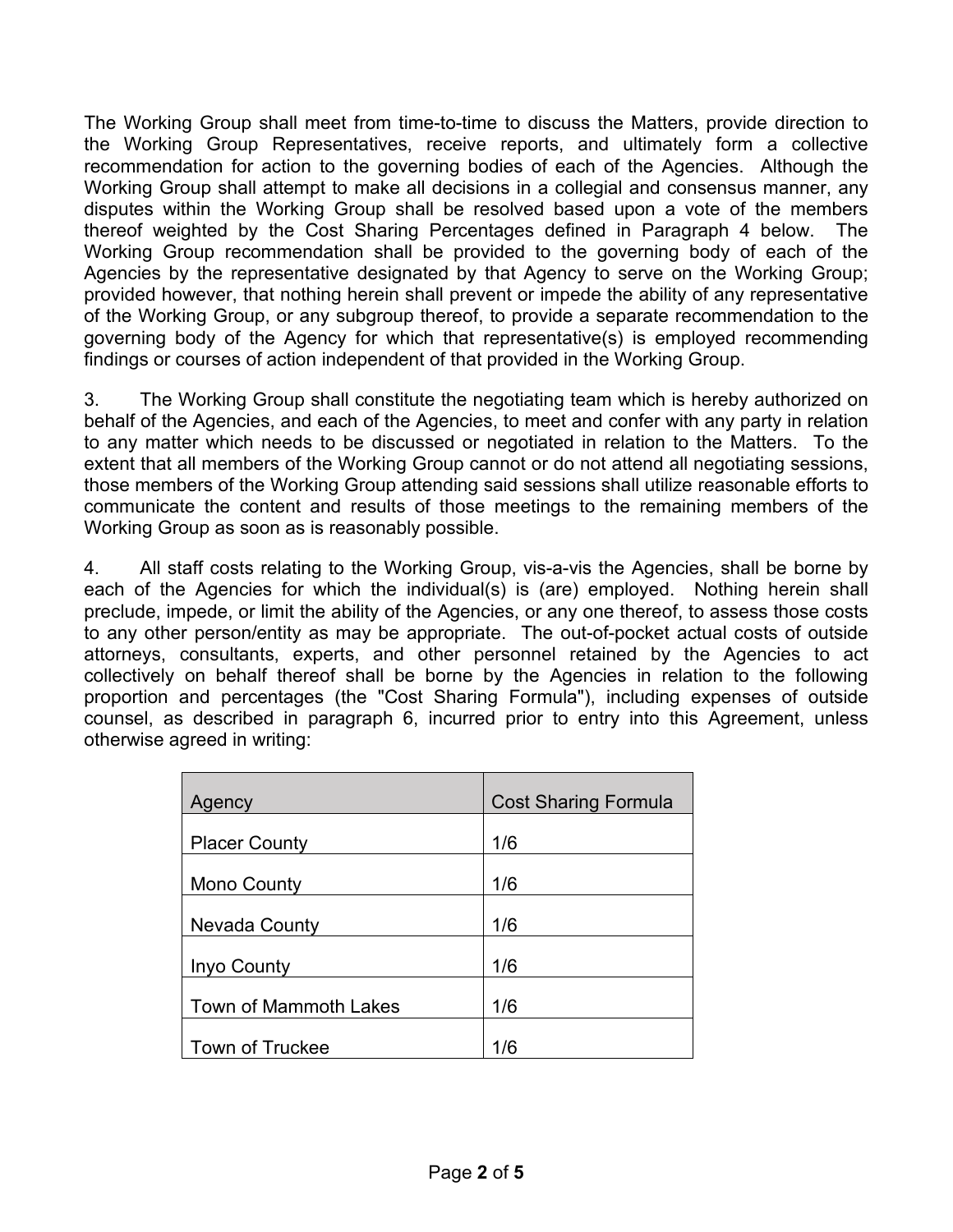The Working Group shall enter into agreements with the various attorneys, consultants, and experts retained by the Agencies to perform certain services relating to the Matters. The outside attorney, consultant, or expert, fees shall be billed directly to each Agency based upon the Cost Sharing Formula or, if not possible, shall be billed to one designated Agency which will then pay those expenses and receive reimbursement from the remaining Agencies pursuant to the Cost Sharing Formula within thirty (30) days of receipt of billing. Nothing herein shall limit the ability of any of the Agencies to employ any attorney, consultant, or expert to perform services outside of the scope of services which resound to the particular benefit of that Agency. Only those services which are approved by the Working Group as being for the common benefit of all the Agencies shall be paid pursuant to the Cost Sharing Formula. All other services requested by any specific Agency shall be billed to and paid by that specific Agency.

5. The Agencies agree, individually and jointly, that all information, economic analyses, financial analyses, technical analyses, legal analyses, legal opinions, studies, and other information developed by the Working Group and/or any attorneys, consultants, or experts employed by the Agencies, shall constitute the joint information and work product of all of the Agencies and shall not, under any circumstances, be claimed to be confidential for any purpose by one Agency vis-a-vis one or more of the other Agencies. It is the intent of this Agreement that all information, including without limitation, legal analyses, legal opinions, negotiations, and discussions with outside persons or entities, and internal discussions whether among representatives of a single Agency and an outside attorney and/or consultant employed pursuant to the provisions of this Agreement, or among representatives of several Agencies and an outside attorney and/or consultant, shall not be deemed to be confidential by one Agency vis-à-vis one or more of the other Agencies including, without limitation, any claim of a conflict of interest disablement on the part of any attorney and/or consultant employed by the Agencies, individually or collectively. Nothing herein shall cause any work product of any attorney, consultant, or expert employed by an individual Agency to perform services outside of the scope of work resounding to the benefit of the individual Agency to become joint information and work product within the meaning of this paragraph. Nothing herein shall waive or restrict the ability of any Agency to maintain a confidential attorney-client relationship, or other confidential relationship, with any attorney, consultant, or expert to the extent that attorney, consultant, or expert is retained by, and paid by, an individual Agency to perform services outside of the scope of work.

6. It is hereby jointly agreed and acknowledged that each of the Agencies has entered into an attorney-client relationship with Best Best & Krieger, LLP ("Outside Counsel") in relation to the Case. The Agencies, jointly and severally, hereby waive any conflict of interest, or potential conflict of interest, which may exist on the part of Outside Counsel based upon its joint representation of the Agencies in relation to the Matters with which they currently share a common interest whether or not that commonality continues into the future. More specifically, and without limitation, to the extent that any party desires to withdraw from this Agreement as provided in Paragraph 7, or take an action or recommendation other than that recommended by the Working Group, the parties hereto specifically agree that Outside Counsel will not be disabled, for any reason upon any theory, from pursuing any advocacy or claims, by litigation or otherwise, against Suddenlink/Altice, or any other party deemed appropriate by the Working Group, deemed necessary, reasonable, or desirable to implement and effectuate the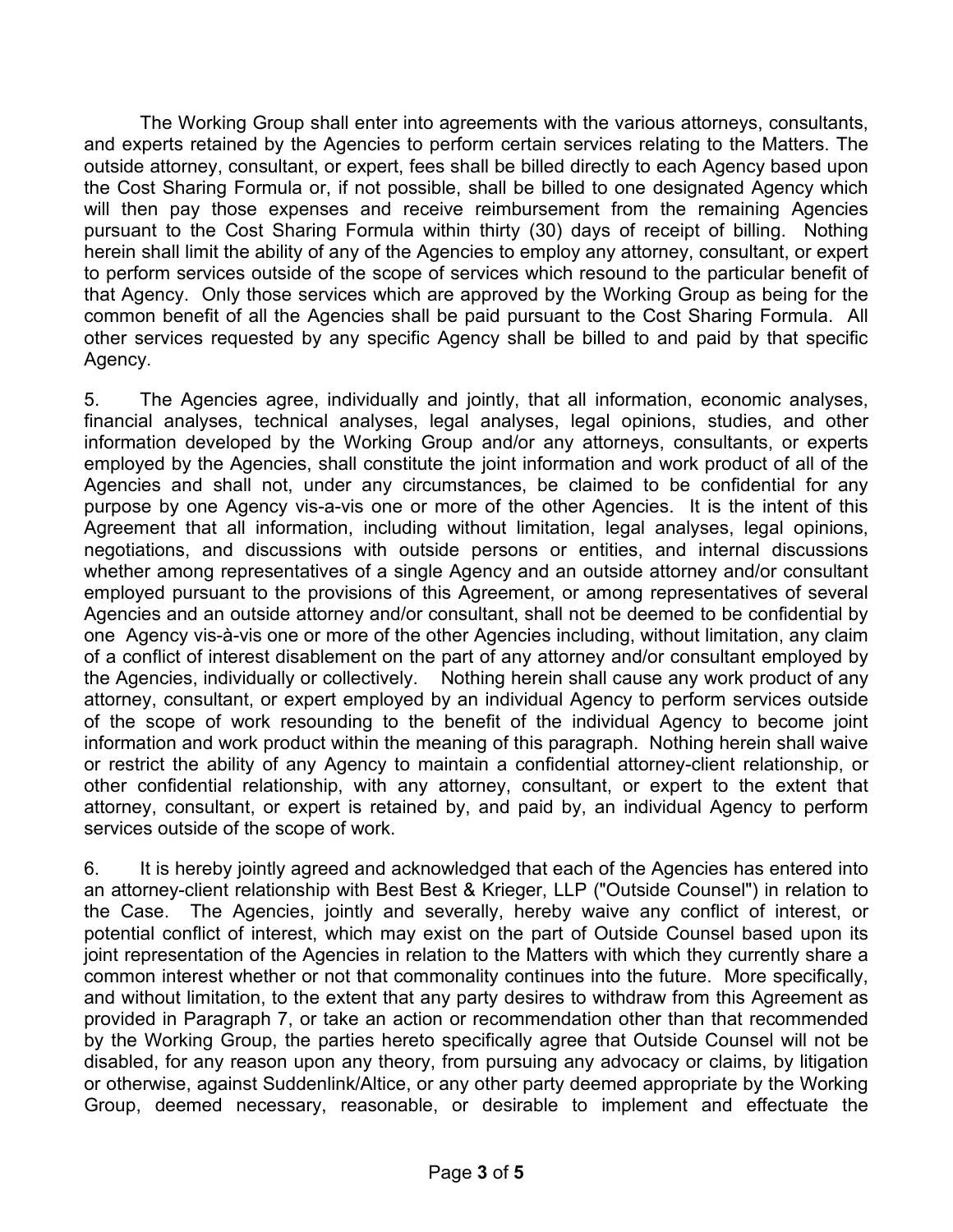recommendations of the Working Group. Nothing herein shall authorize to represent any Agency in an action against another Agency.

7. Any Agency (the "Departing Agency") may withdraw from this Agreement upon the provision of five (5) days prior written notice to the remaining Agencies provided, however, the withdrawing party shall be responsible for its appropriate share of costs calculated pursuant to Paragraph 4 above for the time prior to withdrawal. Upon said withdrawal, the Cost Sharing Formula shall be recalculated to reflect a reallocation of future costs. The waivers and covenants contained in Paragraphs 5 and 6 as to the Departing Agency above shall survive departure and continued to bind the Departing Agency.

8. If, and to the extent, any other Agency requests to become a party to the Agreement (the "Requesting Party"), the Requesting Party shall meet and confer with the Agencies to discuss, among other things, potential amendments to the Agreement to allow the Requesting Party to join as a party to the Agreement. Prior to the addition of the Requesting Party as a party to this Agreement, the Requesting Party and the Agencies shall mutually agree upon an amendment of the Cost Sharing Formula set forth in Section 4, so that the Requesting Party can bear its fair share of the costs associated with this Agreement. No Requesting Party shall become a party to this Agreement, unless the Agencies unanimously consent in writing thereto.

9. The Agencies estimate that initial costs associated with work on the Matters will not exceed a total (for all Agencies) of \$20,000. However, the Working Group shall meet and confer as work proceeds to adjust this estimate as necessary. In the event it is anticipated that costs will exceed \$20,000, written amendment of this Agreement to adjust the estimate and memorialize the Agencies' agreement thereto shall be required. Any Agency not agreeing to such Amendment may withdraw pursuant to paragraph 6.

10. This Agreement may be executed in one or more counterparts by wet or electronic signatures, each of which shall be deemed an original, but all of which together shall constitute one and the same instrument. In addition, this Agreement may contain more than one counterpart of the signature page and may be executed by the affixing of the signatures of each of the parties to any one of such counterpart signature page(s); all of such counterpart signature pages shall read as though one and they have the same force and effect as though all of the signers had signed a single signature page.

| <b>COUNTY OF PLACER</b> |
|-------------------------|
| B٧                      |
| Its                     |
| <b>COUNTY OF MONO</b>   |
|                         |
|                         |